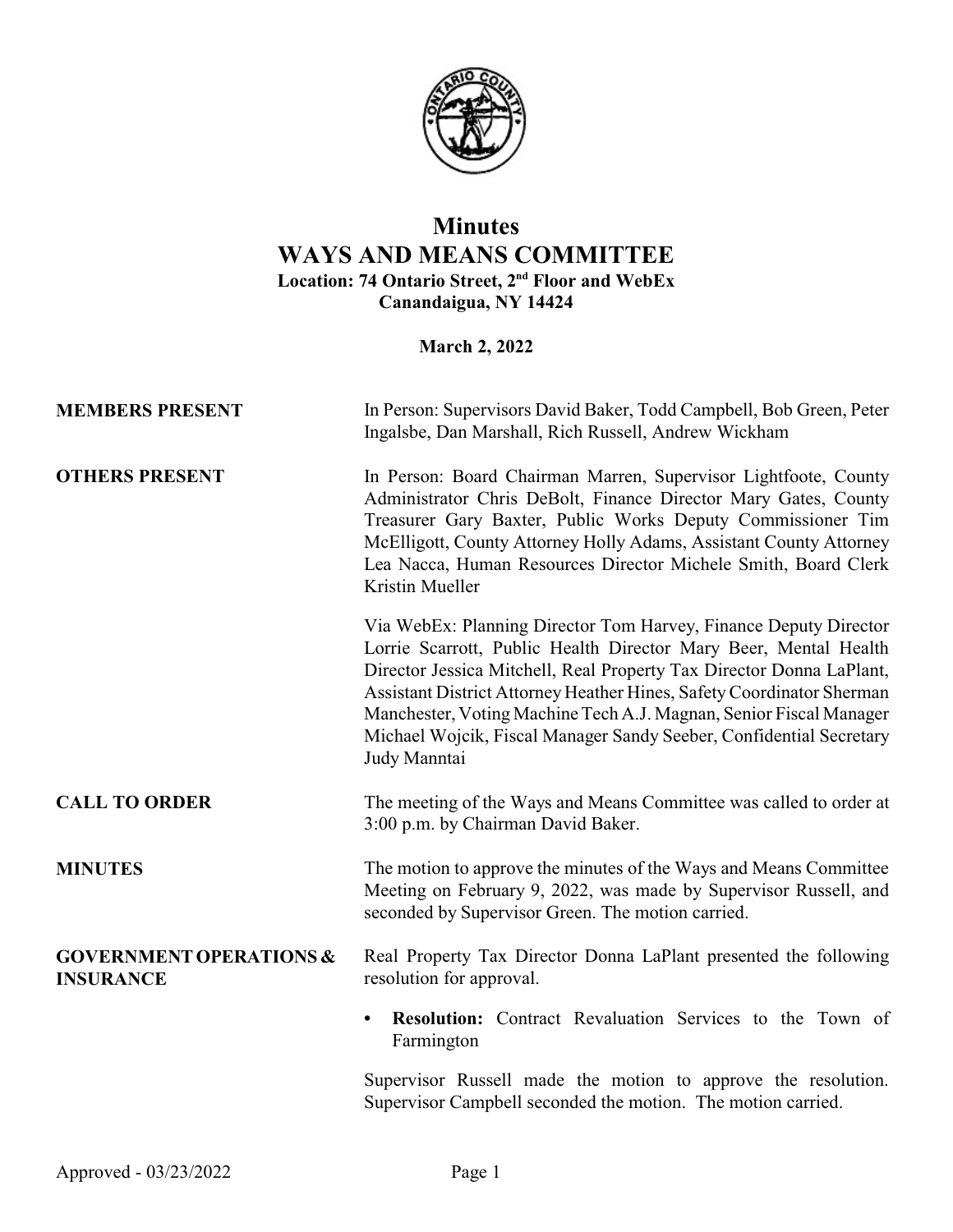| <b>HEALTH &amp; HUMAN SERVICES</b>                    | Public Health Director Mary Beer presented the following three items<br>for approval.                                                                                                                                                    |
|-------------------------------------------------------|------------------------------------------------------------------------------------------------------------------------------------------------------------------------------------------------------------------------------------------|
|                                                       | Supervisor Russell made the motion to block the following two<br>resolutions and moved their approval. Supervisor Ingalsbe seconded the<br>motion.                                                                                       |
|                                                       | <b>Resolution:</b> Approval to Award Quote to Venesky & Company for<br>٠<br>Professional Accounting and Consulting Services - Public Health<br>Department                                                                                |
|                                                       | <b>Resolution:</b> Services and Rates Provided in Connection to Coroner<br>$\bullet$<br>Cases Amendment for Resolution No. 15-2022                                                                                                       |
|                                                       | The motion carried.                                                                                                                                                                                                                      |
|                                                       | <b>Budget Transfer:</b> To Cover Additional Transportation Expenses<br>$\bullet$<br>for Coroners Cases (\$5,500)                                                                                                                         |
|                                                       | Supervisor Wickham made the motion to approve the budget transfer.<br>Supervisor Marshall seconded the motion. The motion carried.                                                                                                       |
|                                                       | Mental Health Director Jessica Mitchell presented the following<br>resolution for approval.                                                                                                                                              |
|                                                       | <b>Resolution:</b> Authorization for Professional Consultant Contract -<br>Shabnamzehra Bhojani, MD - 2022                                                                                                                               |
|                                                       | Supervisor Green made the motion to approve the resolution. Supervisor<br>Wickham seconded the motion. The motion carried.                                                                                                               |
| <b>PUBLIC SAFETY</b>                                  | County Attorney Holly Adams presented the following resolution for<br>approval.                                                                                                                                                          |
|                                                       | <b>Resolution:</b> Fixing Date and Notice for the Public Hearing on Local<br>$\bullet$<br>Law No. 1 (Intro.) 2022 (Residency Requirements for County Police<br>Officers)                                                                 |
|                                                       | Supervisor Green made the motion to approve the resolution. Supervisor<br>Ingalsbe seconded the motion. The motion carried.                                                                                                              |
| <b>PLANNING &amp;</b><br><b>ENVIRONMENTAL QUALITY</b> | Planning Director Tom Harvey presented the following three resolutions<br>for approval.                                                                                                                                                  |
|                                                       | <b>Resolution:</b> Authorizing a Contract with Oswego County Soil and<br>٠<br>Water Conservation District for Transfer of SFY 2021-22 State<br>Grant Funding Under the Finger Lakes-Lake Ontario Watershed<br><b>Protection Alliance</b> |
|                                                       |                                                                                                                                                                                                                                          |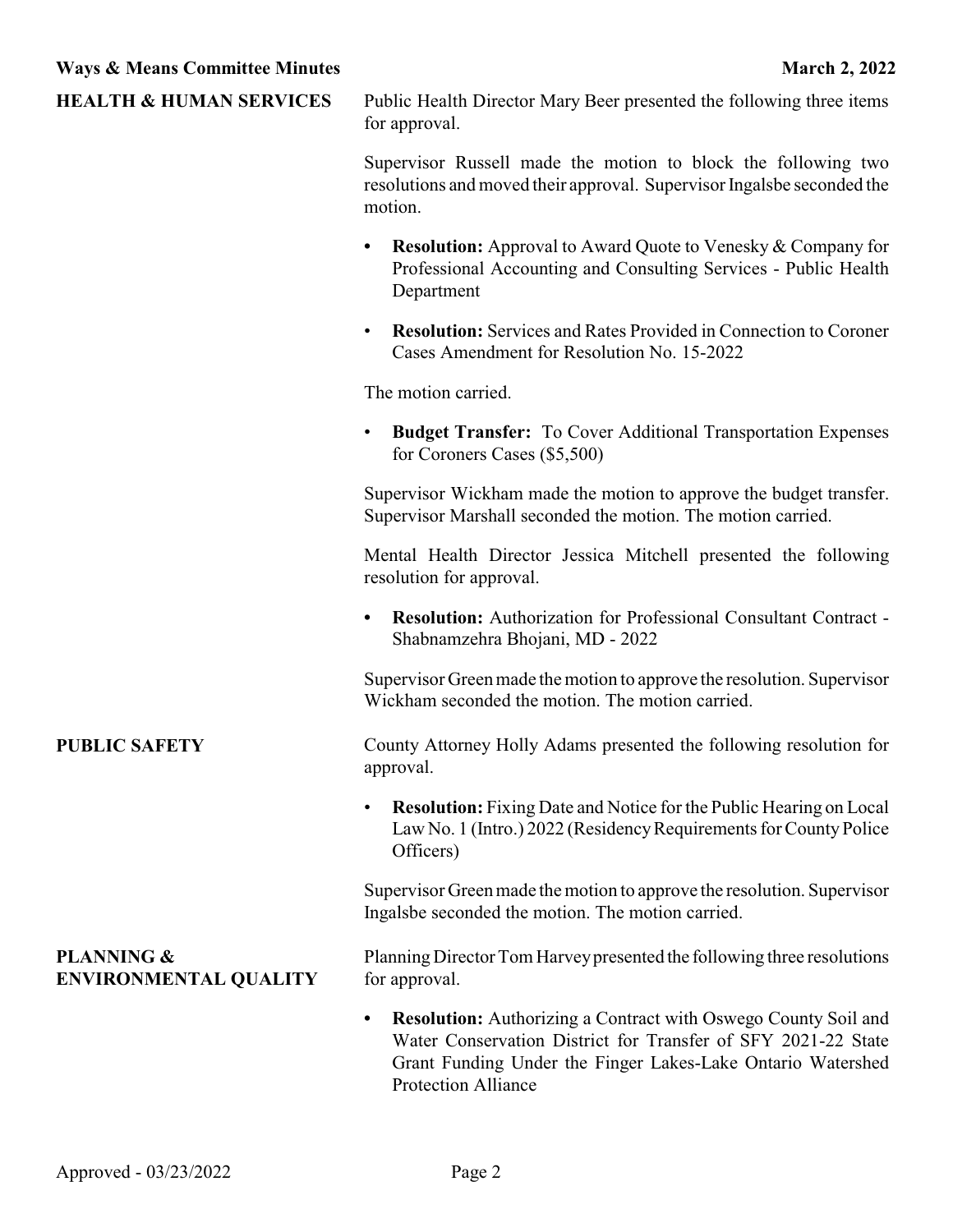| <b>Ways &amp; Means Committee Minutes</b> | <b>March 2, 2022</b>                                                                                                                                                     |
|-------------------------------------------|--------------------------------------------------------------------------------------------------------------------------------------------------------------------------|
|                                           | Supervisor Ingalsbe made the motion to approve the resolution.<br>Supervisor Marshall seconded the motion. The motion carried.                                           |
|                                           | <b>Resolution:</b> Capital Project No. H071-20, Geneva Server Room<br>Upgrade Project: Authorize Contract Amendment with Emcor<br>Services Betlem and Budget Transfer    |
|                                           | Supervisor Campbell made the motion to approve the resolution.<br>Supervisor Russell seconded the motion. The motion carried.                                            |
|                                           | <b>Resolution:</b> Capital Project H036-17, 2017 FLCC Maintenance<br>Capital Project: Authorize a Contract with Geneva Electrical<br><b>Supplies and Budget Transfer</b> |
|                                           | Supervisor Green made the motion to approve the resolution. Supervisor<br>Wickham seconded the motion. The motion carried.                                               |
| <b>PUBLIC WORKS</b>                       | Public Works Deputy Commissioner Tim McElligott presented the<br>following four items for approval.                                                                      |
|                                           | Supervisor Campbell made the motion to block the following two<br>resolutions and moved their approval. Supervisor Wickham seconded<br>the motion.                       |
|                                           | <b>Resolution:</b> Capital Project No. H039-17, County Road 23 at Fort<br>$\bullet$<br>Hill/McIvor Intersection Improvements: Budget Transfer                            |
|                                           | <b>Resolution:</b> Capital Project No. H046-18, County Road 28 at<br>Shortsville Road Intersection Improvements: Budget Transfer                                         |

The motion carried.

• **Resolution:** Amend 2022 Capital Improvement Plan and Authorize Purchase of Storage Shed - County Transportation Center

Supervisor Wickham made the motion to approve the resolution. Supervisor Campbell seconded the motion. The motion carried.

• **Budget Transfer:** Transfer Additional Funds Needed for Purchase of F-550 Dump Truck (\$8,000)

Supervisor Campbell made the motion to approve th budget transfer. Supervisor Russell seconded the motion. The motion carried.

**HUMAN RESOURCES** Safety Coordinator Sherman Manchester presented the January 2022 Safety Report for consideration.

> Supervisor Russell made the motion to accept the report. Supervisor Ingalsbe seconded the motion. The motion carried.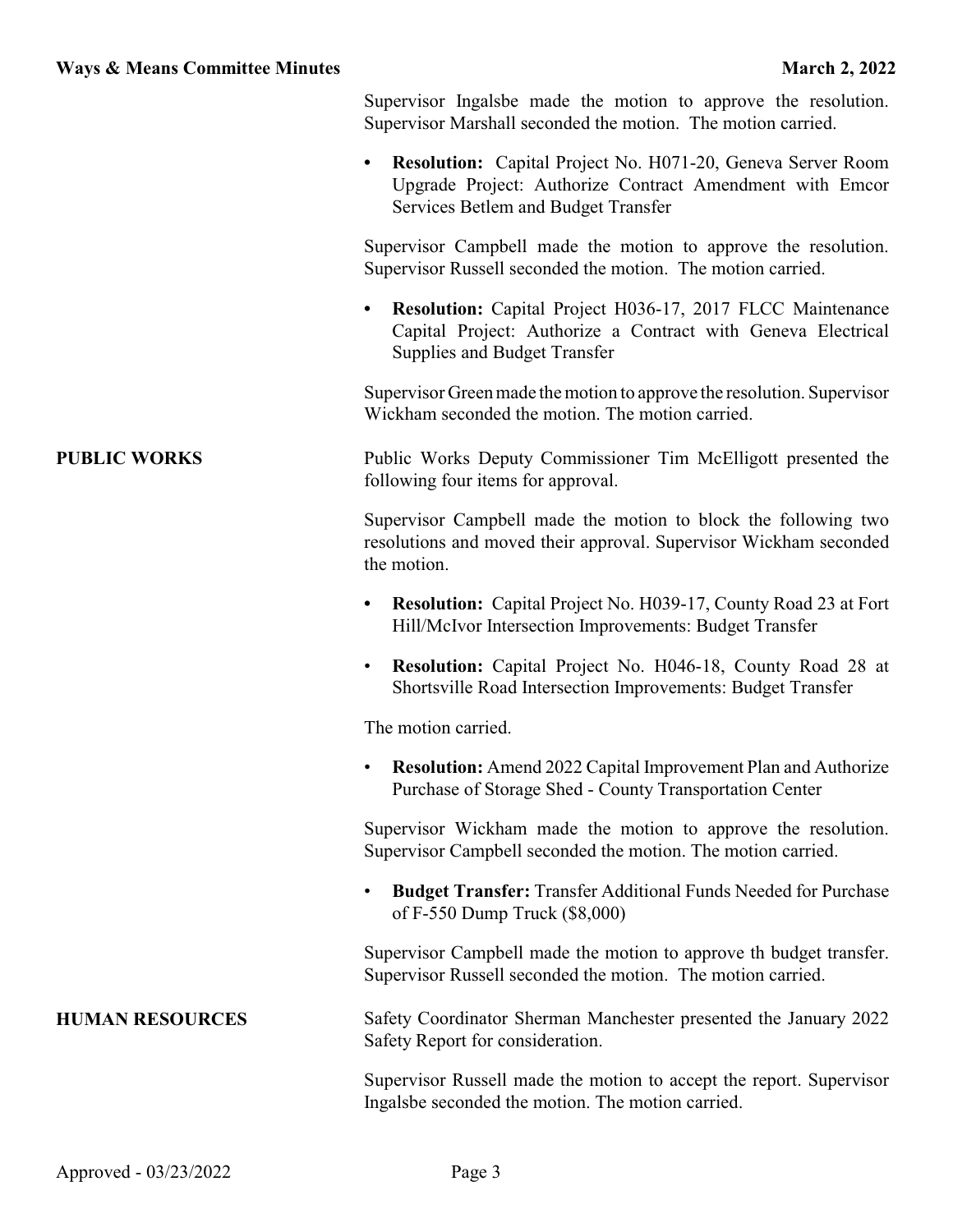| <b>WAYS &amp; MEANS</b><br><b>STANDING COMMITTEE</b> | County Treasurer Gary Baxter presented the following two resolutions<br>for approval.                                                                                                   |
|------------------------------------------------------|-----------------------------------------------------------------------------------------------------------------------------------------------------------------------------------------|
|                                                      | <b>Resolution:</b> Authority to County Treasurer to Pay 2021/22 Tax<br>٠<br><b>Settlement Payment to School Districts</b>                                                               |
|                                                      | Supervisor Green made the motion to approve the resolution. Supervisor<br>Marshall seconded the motion. The motion carried.                                                             |
|                                                      | <b>Resolution:</b> Authority to County Treasurer to Pay 2021/2022 Tax -<br>$\bullet$<br><b>Returned Village Taxes</b>                                                                   |
|                                                      | Supervisor Campbell made the motion to approve the resolution.<br>Supervisor Ingalsbe seconded the motion. The motion carried.                                                          |
|                                                      | Manager of Financial Operations Lorrie Scarrott presented the following<br>resolution and policy for approval.                                                                          |
|                                                      | <b>Resolution:</b> Amendment to and Adoption of the Ontario County<br>$\bullet$<br>Cash Management and Investment Policy                                                                |
|                                                      | Ms. Scarrott noted an additional correction in the first paragraph of<br>Section X., page 3, replacing the words "Finance Officer" with the<br>words "Manager of Financial Operations." |
|                                                      | Supervisor Russell made the motion to approve the resolution and policy<br>with the noted amendment. Supervisor Campbell seconded the motion.<br>The motion carried.                    |
|                                                      | Finance Director Mary Gates presented the following two items for<br>approval.                                                                                                          |
|                                                      | <b>Resolution:</b> Authorizing Contract with G&G Municipal Consulting<br>$\bullet$<br>and Grant Writing Grant Coordination Services                                                     |
|                                                      | Supervisor Wickham made the motion to approve the resolution.<br>Supervisor Marshall seconded the motion. The motion carried.                                                           |
|                                                      | <b>Budget Transfer:</b> ARPA Revenue to Offset Retention Incentive<br>Payments for CSEA (\$2,750,457.50)                                                                                |
|                                                      | Supervisor Ingalsbe made the motion to approve the budget transfer.<br>Supervisor Campbell seconded the motion. The motion carried.                                                     |
| 2021 Year End Report - Unaudited                     | Finance Director Mary Gates presented and commented on the 2021<br>Year End Report - Unaudited.                                                                                         |
|                                                      | Supervisor Marshall made the motion to accept the 2021 Year End<br>Report - Unaudited as presented. Supervisor Ingalsbe seconded the<br>motion. The motion carried.                     |